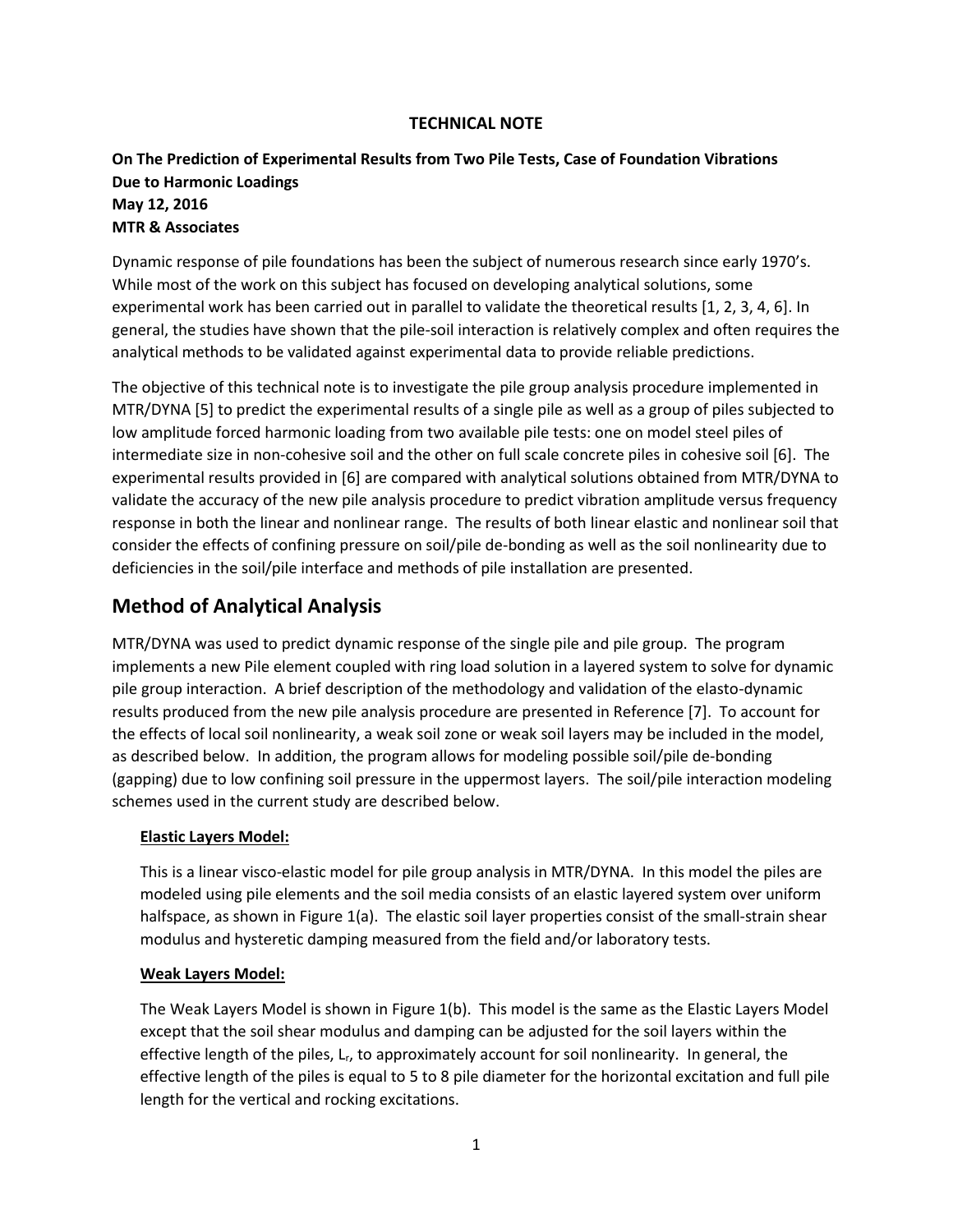## **Weak Zone Model:**

The Weak Zone Model for a single pile is shown in Figure  $1(c)$ . This model is the same as the Elastic Layers Model except that an annular weak zone of thickness, t, modeled by solid elements is incorporated between each pile and the surrounding soil. The thickness and properties of the weak zone are then set to account for the effects of local soil nonlinearity in the pile vicinity.

All three modeling schemes discussed above allow an optional gapping to be specified between the pile and soil from the ground surface to a depth of  $L_g$  (see Figure 1). Within the specified gap zone there is no transfer of stresses between the piles and surrounding soil.

The inclusion of a weak zone around the piles significantly increases the size of the analysis Model, which can make it computationally prohibitive for analysis of even a medium group of piles. The Weak Layers Model is a numerically efficient alternative to the Weak Zone Model for analysis of pile groups, and is found to provide equally accurate results as the Weak Zone Model.

The properties of the weak zone or weak layers are set through an iterative procedure in which the soil shear modulus and material damping are adjusted in each iteration for each frequency based on the calculated soil shear strains. However, in actual applications, the properties of the weak zone or weak layers may be set in advance based on the maximum foundation vibration amplitude to reduce the computer run time.

In the following sections, all three modeling schemes are used to predict the dynamic response of both the single pile and pile group tests. The nonlinear soil properties are selected to best match the test results, as appropriate, which, in turn, provide a guidance on how to set the weak layers or weak zone properties.



Figure 1 – MTR/DYNA Pile Modeling Schemes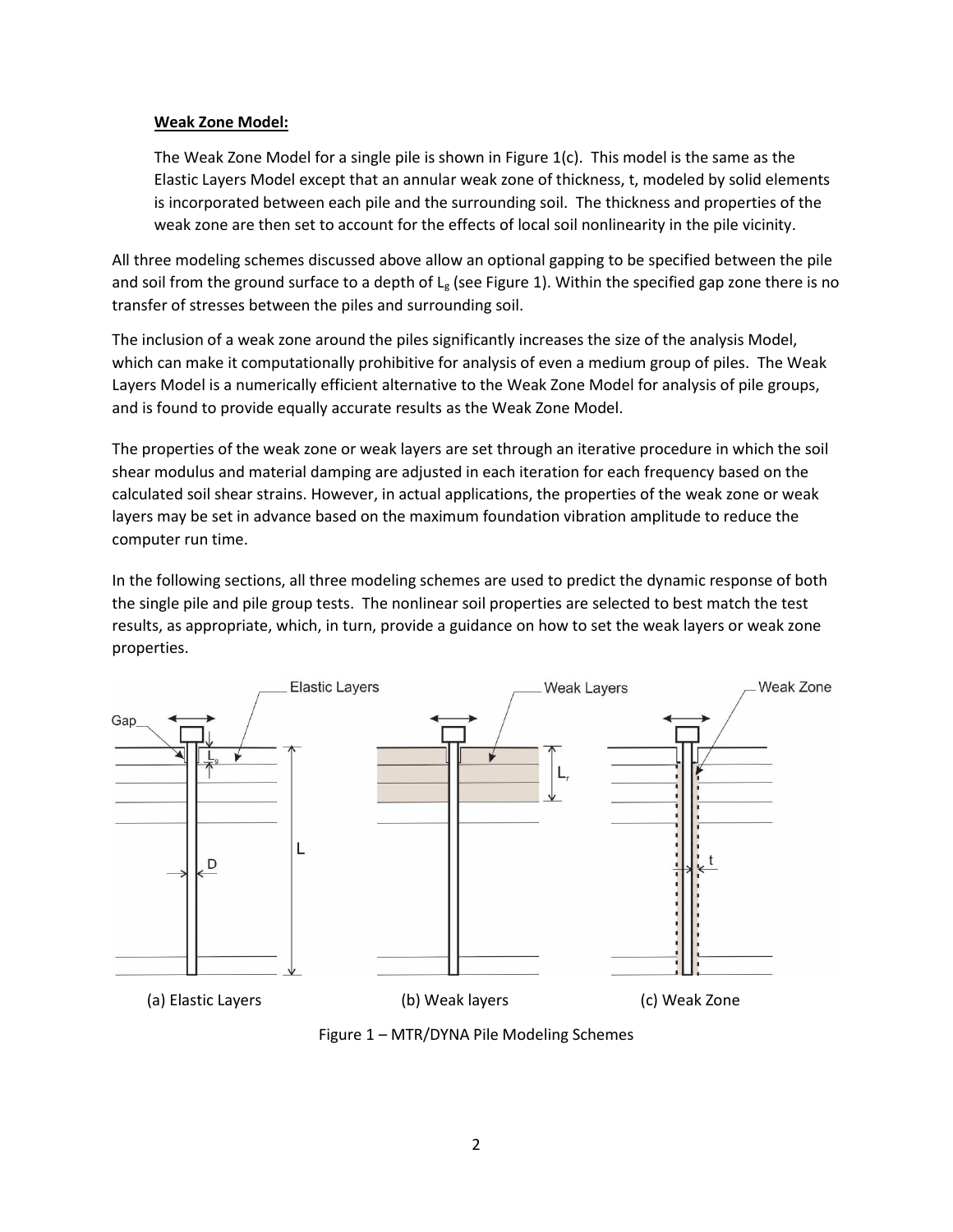## **Tests on Model Steel Piles in Non-Cohesive Soil**

The first experimental results are from a group of model piles as well as a single pile subjected to low amplitude vertical and horizontal vibrations. The pile group consists of 6 hollow steel piles, 101.6 mm in outside diameter and 6.35 mm in wall thickness, connected at the top to a concrete cap. The piles are equipped with a conical plug and hydraulically driven 2.9 m below ground surface with a free length of 0.3 m. The piles are spaced 305 mm center-to-center (c/c) in the x-direction and 406 mm c/c in the ydirection giving a pile spacing to diameter ratio of  $s/d = 3$  and 4, respectively. The single pile test was performed on pile No. 1 of the group prior to pouring the concrete cap. Figure 2 shows the layout of pile group and single pile test. Pile material damping ratio is assumed to be 0.25%. Other pile material properties correspond to typical steel material.

The soil consists of a layered stratum of silty fine sand and sandy silt with a gravel seam, overlying dense silty till at a depth of 2.9 m below ground surface. The measured small-strain soil shear wave velocity ranges from approximately 65 m/s at the ground surface to about 190 m/sec at a depth of about 3.5 m below grade. The ground water table is located at 16 m below grade.

The pile group is excited harmonically using a mechanical oscillator that produces forces proportional to the square of excitation frequency. The vertical response was measured at equidistant positions from the foundation center on the two axis of symmetry, and the results were averaged in order to eliminate the rocking mode. The horizontal and rocking responses due to a horizontal force applied in the xdirection are measured and reported at the level of foundation center of gravity (CG). The soil density is 1,780 kg/m<sup>3</sup> for the soil material above the till and 1,860 kg/m<sup>3</sup> for the till layer. The assumed soil Poisson's ratio and material damping are 0.3 and 2.5%, respectively for all layers.



Figure 2 – Layout of Single Pile and Pile Group for Steel Pile Tests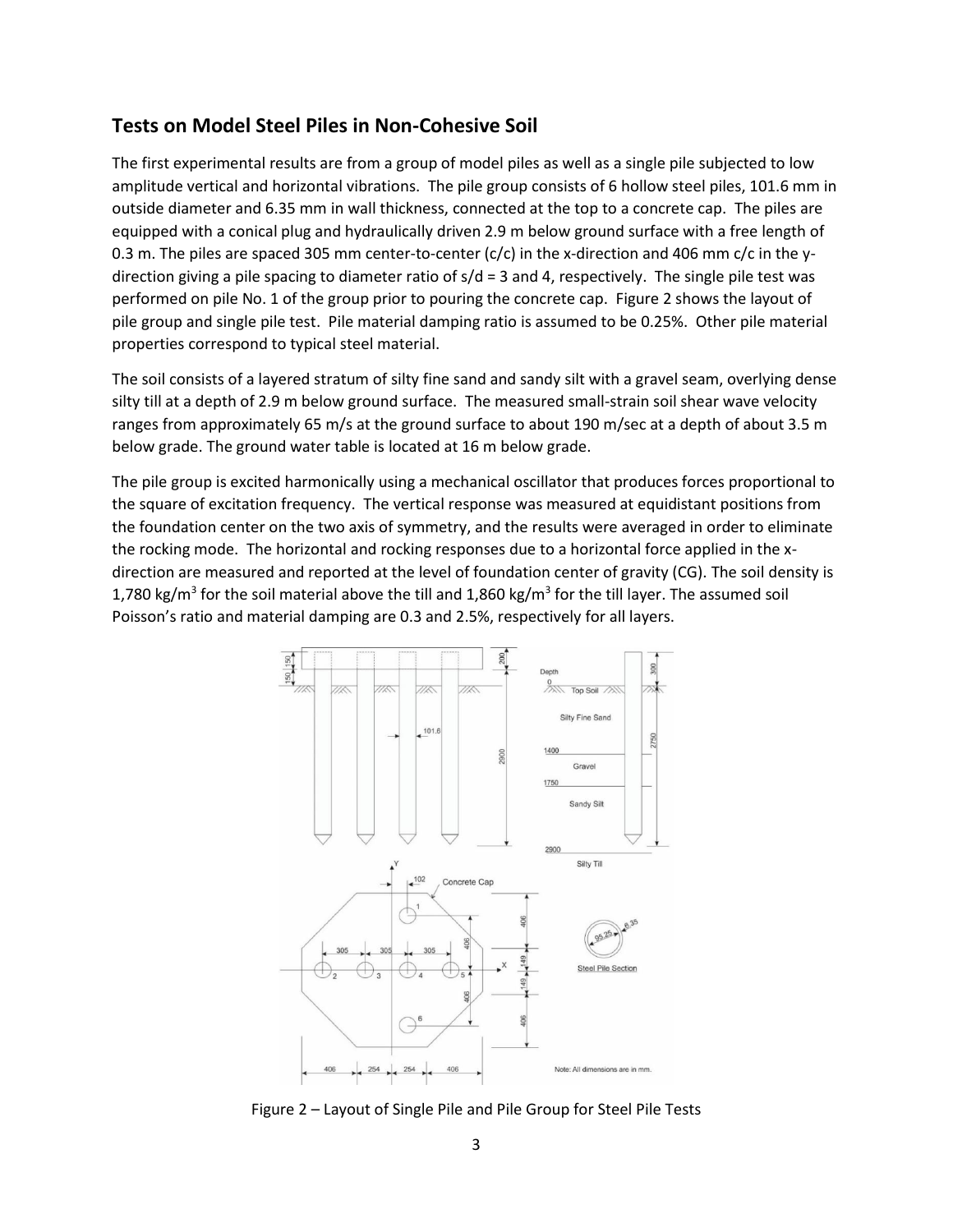#### *Comparison of Theoretical versus Experimental Results*

The steady-state responses of the pile foundation were measured with three levels of excitation intensities for different frequencies to establish the amplitude versus frequency response curves. The experimental results are presented for discrete frequencies and different excitation intensities,  $m_{e}e$ where the excitation force is given by:

$$
F(t) = (m_e e) \omega^2 \cos \omega t
$$

And normalized response amplitudes are defined as:

$$
A = (m / m_e e) u
$$
 for translation  

$$
A' = [1 / (m_e e. Z_e)] \psi
$$
 for rotation

In the above equations, u and  $\psi$  are the measured translational and rotational response amplitudes, m is total mass, I is the mass moment of inertia and  $Z_e$  is the height of horizontal excitation above the CG. Similar normalization is applied to the calculated results. In examining the experimental results, it is noted that if the soil behaves in the linear range, the response is independent of the intensity of excitation and all normalized response curves should collapse on to a single curve.

#### Vertical Excitation, Single Pile

The normalized experimental vertical responses of the single pile due to three vertical excitation intensities ( $m_e$ e = 2.45, 4.92 and 9.89 kg-mm) are shown in Figure 3. The results are for  $m = 941$  kg and frequency range of 6 to 62 Hz. The maximum measured vertical displacement is 0.07mm. For this relatively large displacement (displacement to pile diameter ratio,  $u/d = 6.9 \times 10^{-4}$ ), the measured response reveals some nonlinearity in the system, as shown in Figure 2 by a shift in the resonant frequency toward lower frequencies and an increase in the resonance amplitude with increasing intensity of loading. it is further noted that if the soil behaves in the linear range, the response would be independent of the intensity of excitation and all normalized response curves would then collapse on to a single curve.

The response of single pile calculated using the Elastic Layers model is shown as a solid black line in Figure 3. Comparison of the Elastic Layers results with the experimental results corresponding to the lowest amplitude vibration (i.e.  $m_e e = 2.45$  kg-mm having u/d =1.4 x 10<sup>-4</sup>) shows reasonably good agreement in terms of the resonant frequency (52 versus 50 Hz) but the predicted response amplitude at resonance is lower than the measured data by a factor of about 1.6 indicating an overestimation of theoretical radiation damping.

To account for the effects of soil nonlinearity at higher excitation intensities, a weak zone was included around the pile. The shear modulus of the weak zone was reduced to 10 percent of the surrounding soil  $(G_w = G_s / 10)$ . The results of the Weak Zone model shown as black long-dash line in Figure 3 show good agreement with the experimental results of higher intensity vibrations in terms of the resonant frequency but the resonant amplitudes are still lower by a factor of about 2, again indicating overestimation of theoretical radiation damping. Also, shown in Figure 3 are the results of the Weak Layers model with  $G_w = G_s / 1.5$  shown as black short dash line in Figure 3. Again, the resonant frequency shows good agreement with the results of higher intensity excitations but the resonant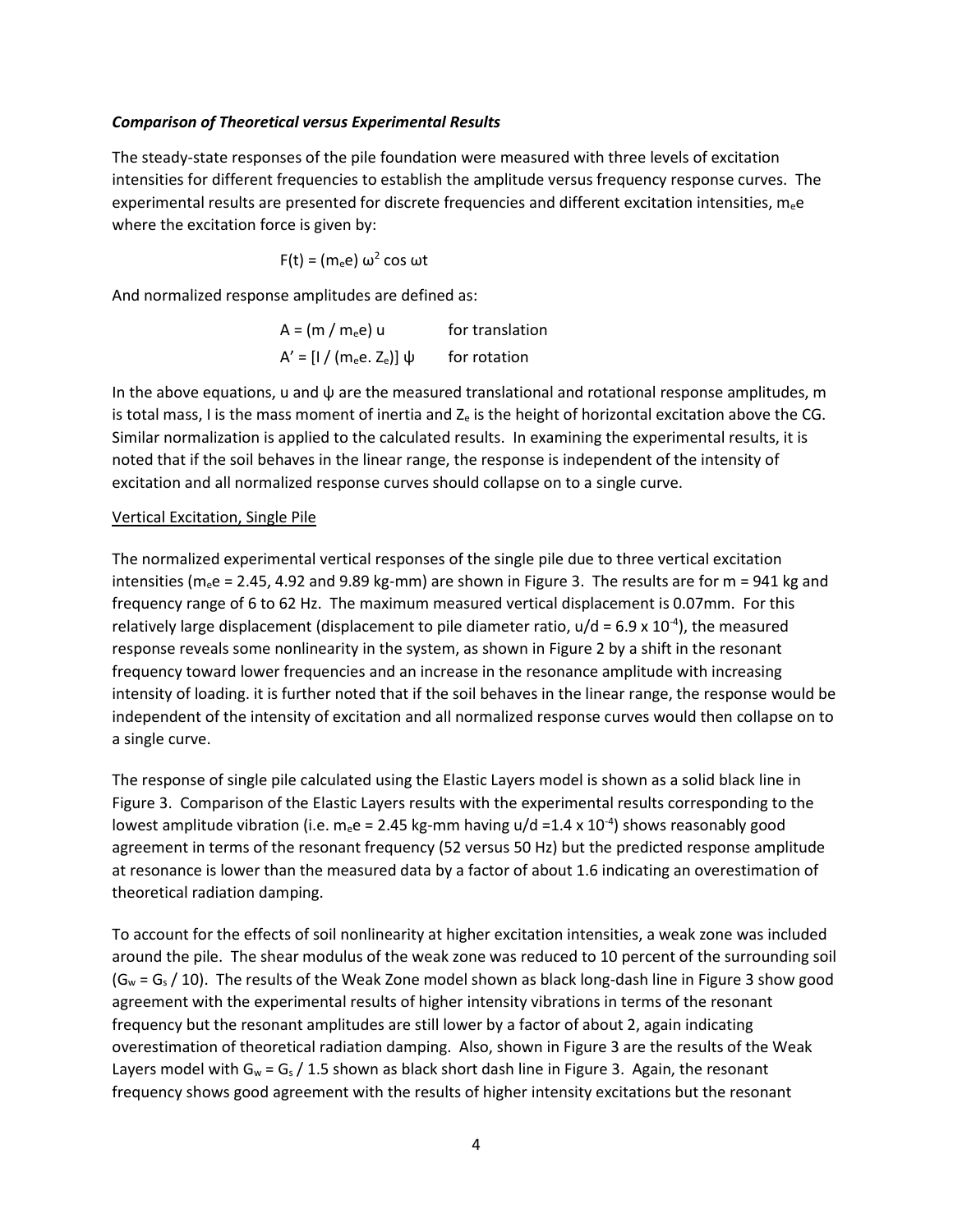amplitude is lower than the measured values by a factor of about 2.5 indicating overestimation of radiation damping. The results of Elastic Layers and Weak Zone models with 50% cap on the radiation damping applied to all frequency responses are shown as blue solid and blue long dash line, respectively, in Figure 3. As shown in Figure 3, by capping the theoretical radiation damping at 50%, satisfactory agreement between the predicted and measured response curves are obtained.



Figure 3 – Comparison of Predicted vs. Measured Foundation Vertical Response due to Vertical Excitation, Steel Single Pile

### Vertical Excitation, Pile Group

The normalized experimental vertical response of the pile group for the three excitation intensities above are shown in Figure 4. The results are for m = 1,874 kg. The maximum measured vertical displacement is 0.028 mm. For such a small displacement (u/d = 2.8 x 10<sup>-4</sup>), all three response curves, as shown in Figure 4 are very similar indicating that the soil behavior is in the linear range. The vertical response of pile group calculated using the Elastic Layers model is shown as a solid line and compared with the measured data in Figure 4. As seen in Figure 4, although the resonant peak was not reached, there is reasonably good agreement in the overall trend of the predicted and measured responses except that the predicted peak response appear to be somewhat lower than the experimental results indicating moderate overestimation of radiation damping. Applying 70% cap on the radiation damping, the predicted vertical response curve shows improved agreement with the measured resonant amplitude and frequency (see dash line in Figure 4).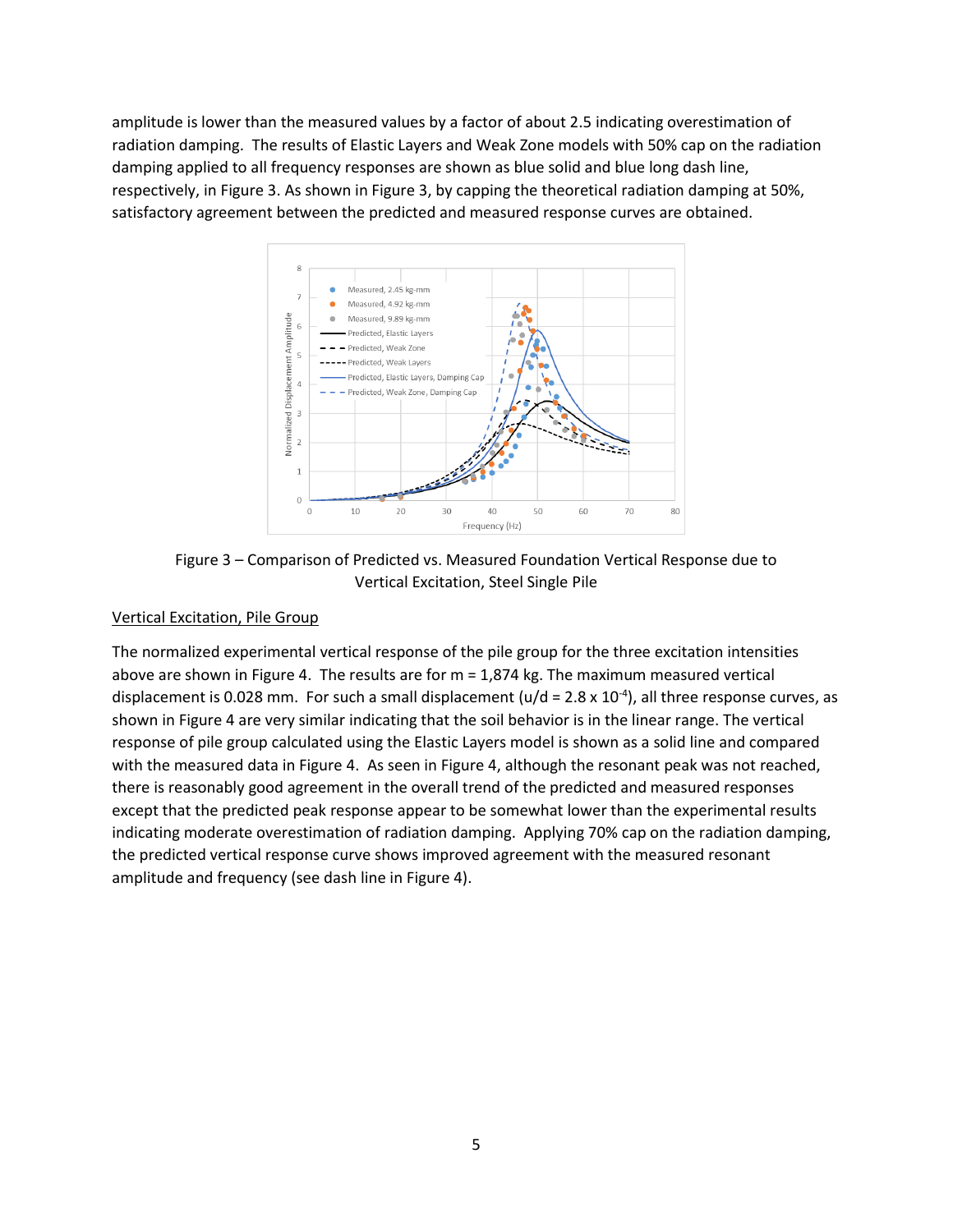

Figure 4 – Comparison of Predicted vs. Measured Foundation Vertical Response due to Vertical Excitation, Steel Pile Group

#### Horizontal Excitation

The experimental normalized horizontal and rocking responses of the pile group due to horizontal vibration with three levels of excitation intensities above are shown in Figure 5 and 6, respectively. The maximum horizontal displacement is 0.18 mm ( $u/d = 1.8 \times 10^{-3}$ ). This indicates minor nonlinearity as evidenced by small scattering of the data points at the same frequency. The predicted horizontal and rocking responses calculated using the Elastic Layers model are shown as a solid line and compared with the measured data in Figure 5 and 6, respectively. Comparison of the measured versus calculated results show excellent agreement in terms of the resonant frequency as well as the shape of the response curves except for the predicted amplitude at resonance, which for the primary horizontal response is lower than the measured amplitude by a factor of about 2, again indicating an overestimation of theoretical radiation damping.



Figure 5 – Comparison of Predicted vs. Measured Foundation Horizontal Response due to Horizontal Excitation, Steel Pile Group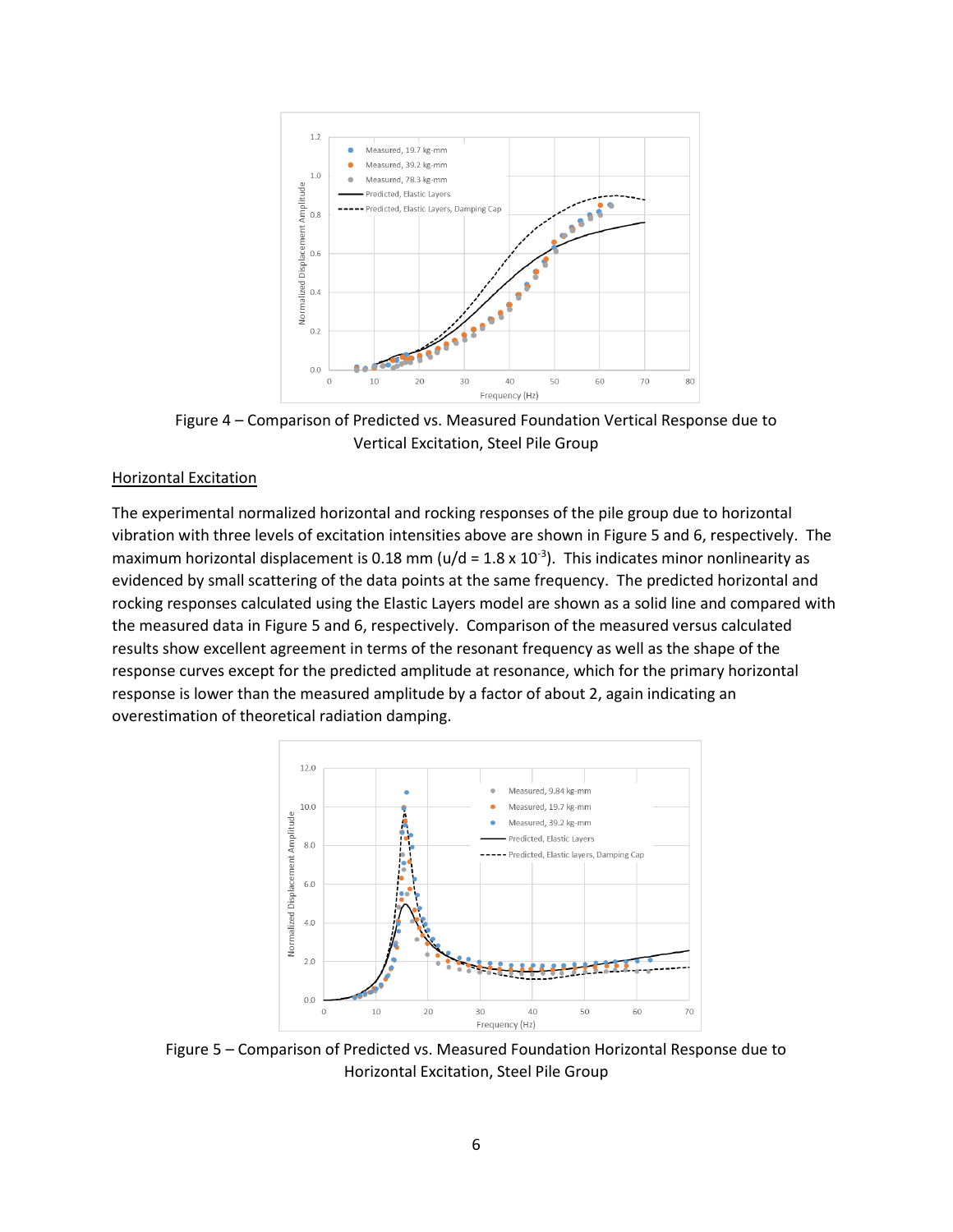

Figure 6 – Comparison of Predicted vs. Measured Foundation Rocking Response due to Horizontal Excitation, Steel Pile Group

Applying 50% cap on the radiation damping, the predicted horizontal response curve shows excellent agreement with the measured data (see dash line in Figure 5). The rocking response curve due to horizontal excitation also show improved agreement with the measured data at frequencies below 50 Hz (see dash line in Figure 6).

# **Tests on Full-Scale Reinforced Concrete Piles in Cohesive Soil**

The second experimental data are from a full scale test on a group of concrete piles subjected to small amplitude horizontal vibrations as well as a single pile undergoing large amplitude vibrations. Full scale tests provide valuable information because the soil-pile interaction is greatly influenced by the method of pile installation and confining pressure. The pile group consists of 6 cast-in-place reinforced concrete piles, 0.32m in diameter and 7.5 meter in length and extending 0.25m above grade, connected at the top to a rigid concrete pile cap. The piles are spaced 0.9 m center-to-center ( $s/d = 2.8$ ). Figure 7 shows the layout of pile group and single pile test and pile properties assumed in the analysis.

The soil profile consists of relatively homogeneous sandy clay to a depth of 30m below grade. The measured low-strain, shear wave velocity ranges from about 130 m/s at the ground surface to 280 m/s at a depth of 7m below grade. The water table is reported at 20 m below ground surface.

Both the pile group and single pile are subjected to horizontal harmonic excitation having force amplitude proportional to the square of frequency produced by an exciter fixed to the top of pile caps (see Figure 7). The center of gravity of cap-exciter system was 0.24 and 0.1 m below the cap surface for the pile group and single pile, respectively. The exciting force acted 0.2 m above the cap surface in the ydirection. Both steady state horizontal displacement and rotation about x-axis were measured at the foundation surface with increasing excitation frequencies to establish the response curves.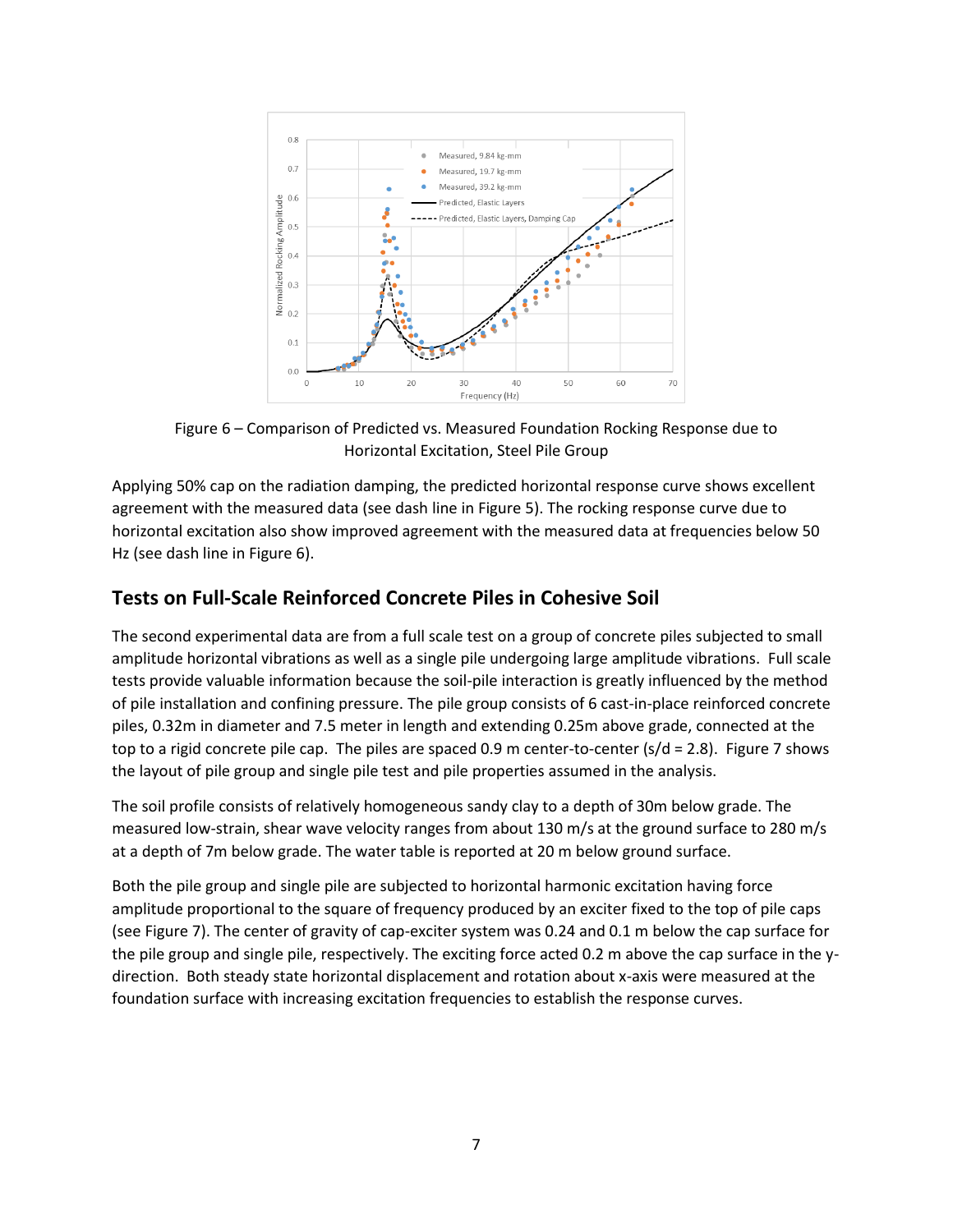

Figure 7 – Layout of Single Pile and Pile Group for Concrete Pile Tests

#### *Comparison of Theoretical versus Experimental Results*

The measured normalized horizontal responses of the single pile for three excitation intensities ( $m_e e =$ 96, 171 and 259 kg-mm) are shown in Figure 8. The results are provided for m = 800 kg, I = 95 kg.m<sup>2</sup>, Z<sub>e</sub> = 0.3, CG height above pile head = 0.2 m and response at 0.1 m above CG, and for frequency range 4 to 40 Hz. The maximum measured horizontal displacement is 1.0, 1.7 and 2.7 mm for three excitation intensities, respectively. These are relatively large displacements (u/d = 3.1 x 10<sup>-3</sup>, 5.3 x 10<sup>-3</sup> and 8.5 x  $10<sup>-3</sup>$ ) for which appreciable change in the resonant frequency and amplitude of resonance with exceeding excitation intensities can be observed (see Figure 8). This implies that for all three excitation intensities, the soil behavior is in the nonlinear range.

The predicted results using the Elastic Layers model are shown by a solid line and compared with the measured data in Figure 8. As shown in Figure 8, the amplitude of the peak response is slightly higher than the measured value but the resonant frequency is grossly overestimated (25Hz vs 17Hz). Because of relatively large pile displacement, softening of the soil stiffness along the effective length of the pile as well as possible separation of the pile from soil due to low confining pressure near grade (gapping) can be expected. To approximately accommodate for the above effects, both a Weak Zone model and Weak Layers model were introduced to match the measured data. For the weak zone the shear modulus was reduced by a factor of 10, as compared to the surrounding soil ( $G_w = G_s / 10$ ) and soil damping was increased by a factor of 2. In addition, a small soil-pile separation of 0.3 m was used at the top. The results of the Weak Zone model show significant improvement over the Elastic Layers model results in terms of the overall shape of the response curve and resonant frequency but the amplitude of resonance is overestimated by a factor of about 1.5 (see long dash line in Figure 8). For the Weak Layers model, the shear modulus of soil layers along the effective length of the pile was reduced by a factor of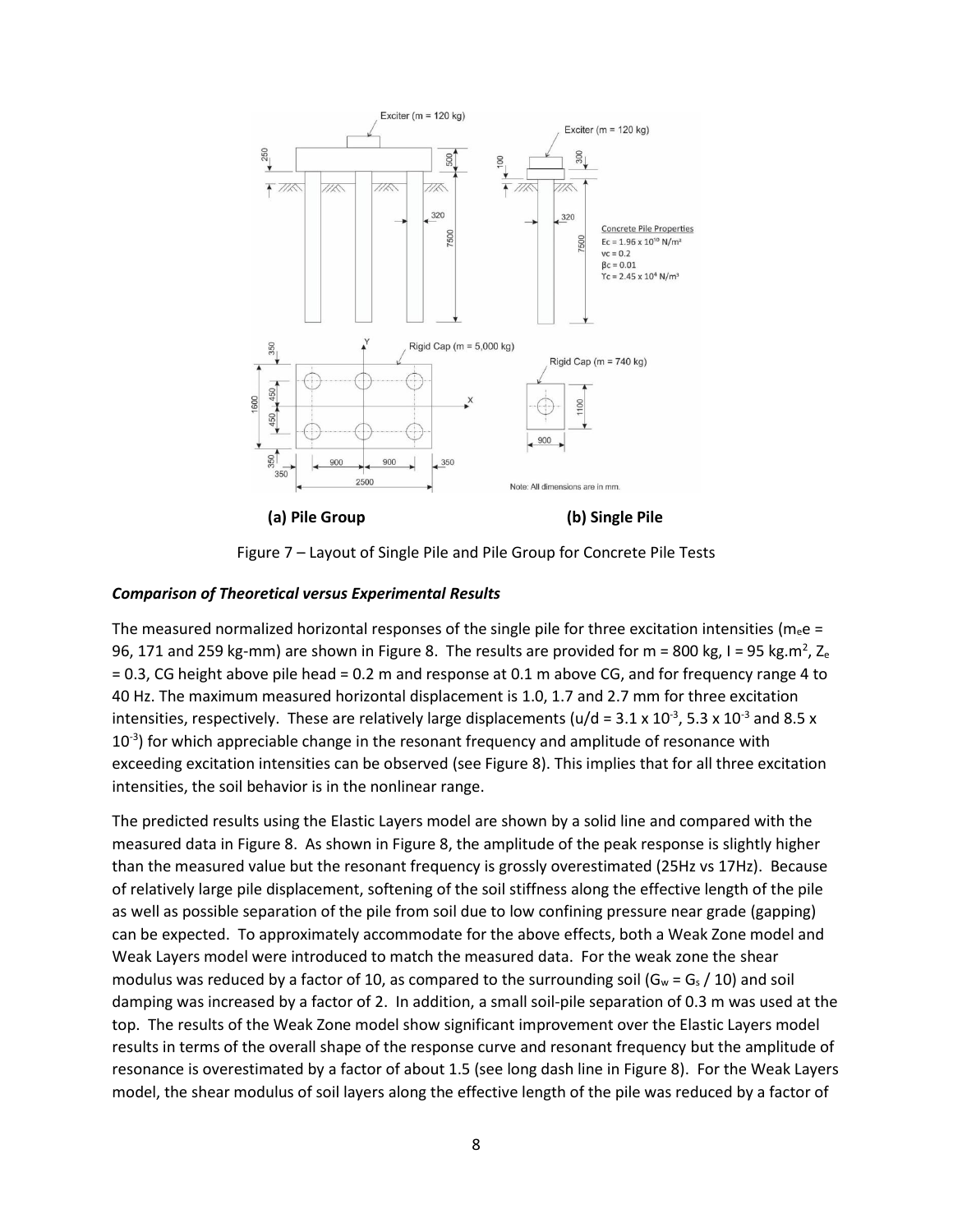2 ( $G_w = G_s$  / 2) and a small soil-pile separation of 0.2 m was used at the top. With the above set properties, the Weak Layers model show very good agreement with the measured response curves (see short dash line in Figure 8).



Figure 8 – Comparison of Predicted vs. Measured Foundation Horizontal Response due to Horizontal Excitation, Single Concrete Pile

The experimental normalized horizontal and rotational responses of the pile group subjected to three horizontal excitation intensities above are shown in Figure 9 and 10, respectively. The results are provided for m = 5,120 kg, I = 1,200 kg.m<sup>2</sup>, Z<sub>e</sub> = 0.44, CG height above pile head = 0.26 m and response at 0.24 m above CG. The maximum measured horizontal displacement is 0.1 mm. At such small displacement ( $u/d = 3.1 \times 10^{-4}$ ), no appreciable change in the resonant frequency and resonance amplitude from different excitation intensities is observed, as shown in Figure 9 and 10.

The predicted response of the pile group using the Elastic Layers model are shown by a solid line in Figure 9 for the horizontal response and in Figure 10 for the rotational response. As shown in Figure 9 and 10, the amplitude of the peak response is comparable to the measured value of the first mode but the resonant frequency is grossly overestimated (50Hz vs 24Hz), which in turn implies over-estimation of soil stiffness.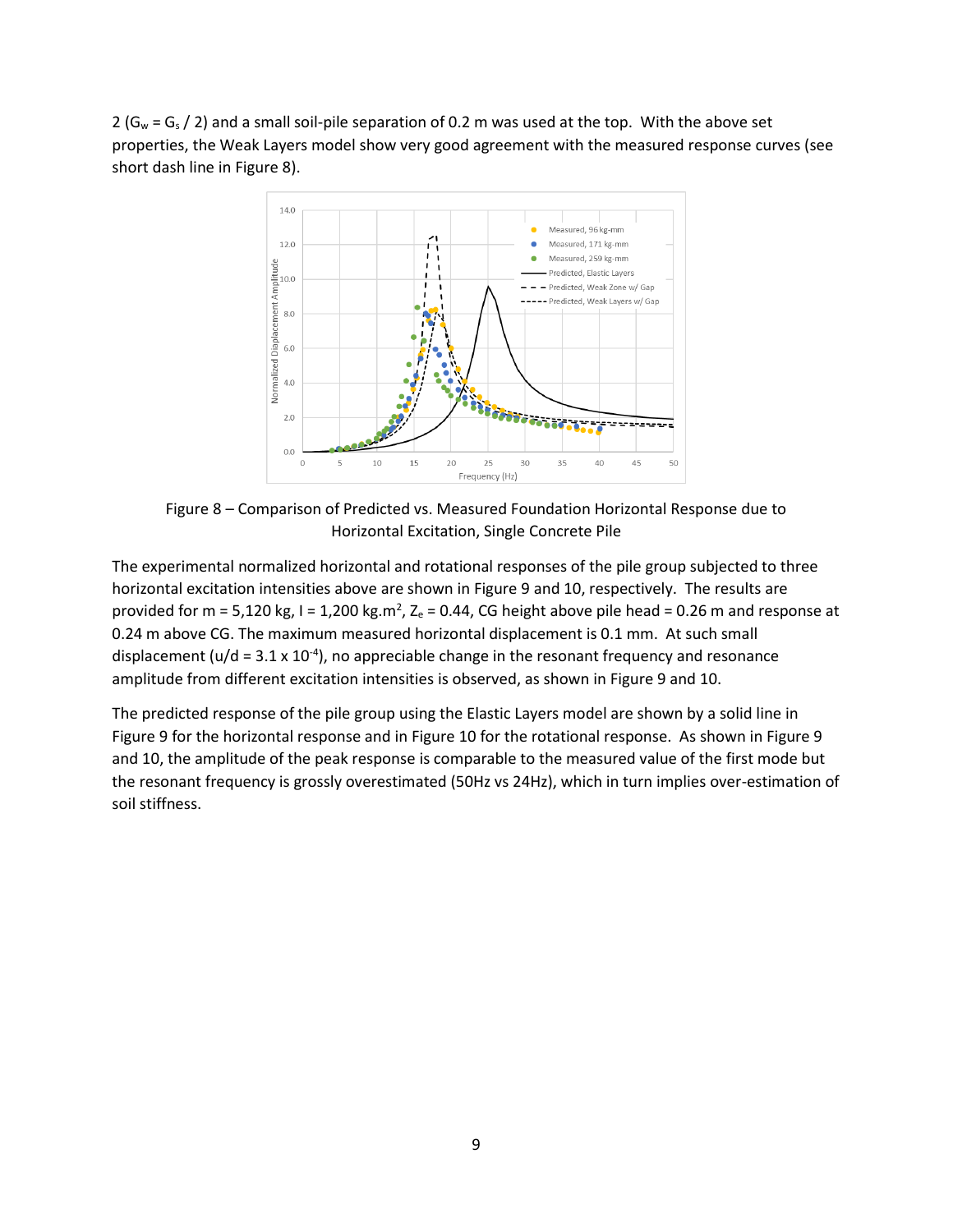

Figure 9 – Comparison of Predicted vs. Measured Foundation Horizontal Response due to Horizontal Excitation, Concrete Pile Group



Figure 10 – Comparison of Predicted vs. Measured Foundation Rocking Response due to Horizontal Excitation, Concrete Pile Group

Because of the relatively small soil response (about  $3.1 \times 10^{-4}$  of pile radius), soil-pile separation or soil stiffness softening due to nonlinear soil response is not expected. Nonetheless, the method of pile installation where the concrete piles are cast in predrilled holes as compared to driven piles is likely to result in deficiencies at soil/pile interface that can affect the bonding between the soil and pile. In order to better match the observed results, the soil shear modulus had to be reduced by a factor 10 using the Weak Layers model and Weak Zone model. With this reduced stiffness, a significant improvement in the predicted results in terms of the frequency and amplitude of first mode as well as overall trend of the response curves are obtained by using the Weak Layers model (see short dash lines in Figure 9 and 10). The weak zone model also shows significant improvement of the results over the Elastic Layers model but the match with the measured response curves are not as good as that of the Weak Layers model.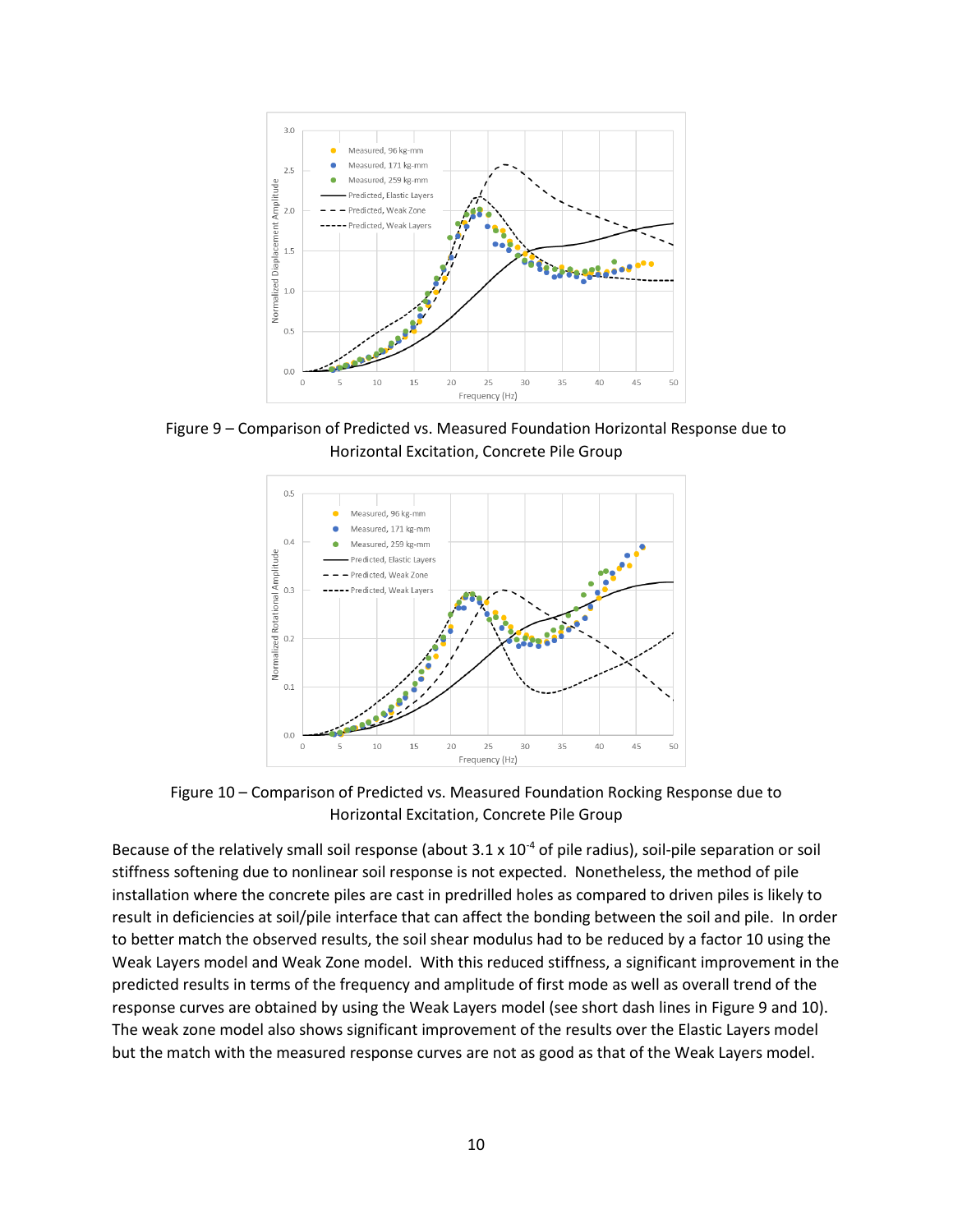# **Conclusions**

The following summarizes the conclusions of this study:

- 1. In general, the use of linear analysis procedure to predict the vibration response of machine foundations supported on pile group appears to be adequate. This is mainly due to the tight vibration tolerance requirement for machine-induced vibrations and the fact that the group response is less dependent on the soil properties of topmost layer. This however, does not negate the fact that even small foundation vibration amplitudes can cause soil shear strains that may exceed the linear range of foundation stiffness and damping.
- 2. In using the linear elastic model that adopts soil properties derived from the measured shear wave velocities to predict the foundation response, the foundation radiation damping may be significantly overestimated for the case of driven piles while the soil stiffness may be grossly overestimated for the case of cast-in-drilled-hole concrete piles. In the former case, capping the radiation damping at 50% and in the latter case, incorporating a weak soil zone around the piles or weak soil layers along effective length of the piles with a shear modules equal to  $1/10^{th}$  of the surrounding soil will result in much better match with the measured test data.
- 3. If the foundation displacement to pile diameter ratio exceeds  $10^{-3}$ , the foundation stiffness and damping may no longer be in the linear range. In such cases, provisions for accommodating the nonlinear soil effects as well as potential for pile/soil de-bonding must be considered in the analysis.
- 4. Both the Weak Zone and Weak Layers schemes are capable of modeling nonlinear soil effects in the pile group analysis. However, the Weak Zone model may become computationally prohibitive for analysis of even small group of piles due to significant increase in the size of finite element model. The Weak Layers model provides an effective alternative to the Weak Zone model and can provide comparable and in some cases even better results to those of the Weak Zone model.

## **References**

- 1. Novak, M. and Sheta, M., "Dynamic Response of Piles and Pile Groups," Proc. 2<sup>nd</sup> International Conference on Numerical Methods in Offshore Piling, University of Texas at Austin, Texas, pp 489-507, 1982.
- 2. El Sharnouby, B. and Novak, M., "Dynamic Experiments with Group of Piles," Journal of Geotechnical Engineering, American Society of Civil Engineers, vol. 110, no. 6, pp 719-737, 1984.
- 3. Novak, M. and El Sharnouby, B. "Evaluation of Dynamic Experiments on Pile Groups," Journal of Geotechnical Engineering, American Society of Civil Engineers, vol. 110, no. 6, pp 719-737, 1984.
- 4. Novak, M., "Piles under Dynamic Loads," Proc. 2<sup>nd</sup> International Conference on Recent Advances in Geotechnical Earthquake Engineering and Soil dynamics, Saint Luis, Missouri, 1991.
- 5. MTR/DYNA, "Dynamic Analysis of Machine Foundations," Version 1.01, MTR & Associates, Inc., Lafayette, California.
- 6. El-Marsafawi, H., Han, Y.C., Novak, M., "Dynamic Experiments on Two Pile Groups," Journal of Geotechnical Engineering, American Society of Civil Engineers, pp 576-592, 1992.